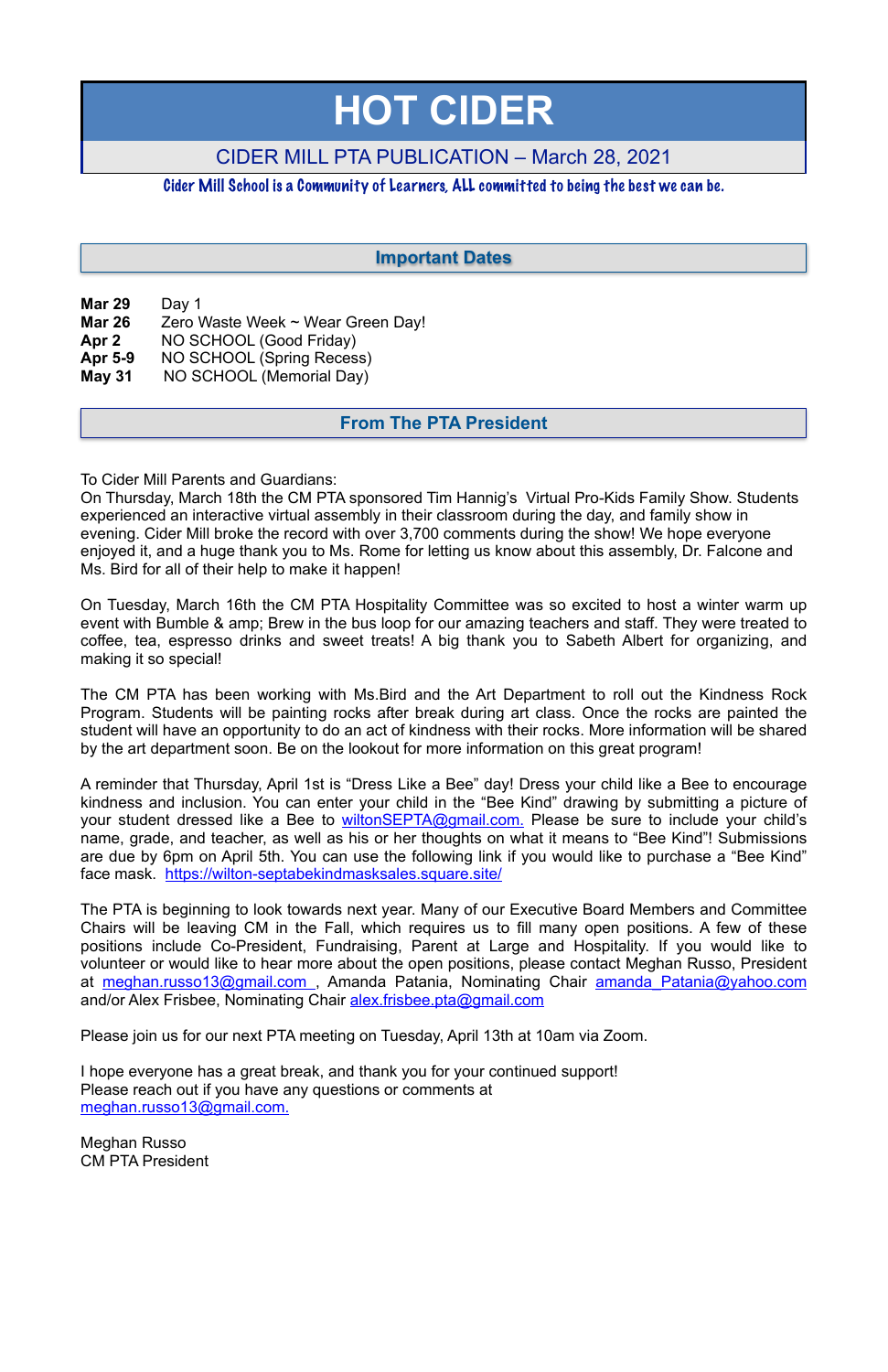#### *COMING SOON! Cider Mill PTA Trivia Night Fundraiser*

On Friday, April 16th at 7:00 pm, join us for a fun night of trivia hosted by local company Rock, Paper, Scissors Events. A fun night for the whole family, while supporting your PTA.

Details for buying tickets will be sent next week, limited tickets so be quick!

#### **BREAKING FREE OF CHILD ANXIETY AND OCD.**

Webinar, Tuesday, March 30, 10:00 - 11:00 AM Book Club: Focus on K - 5th grade, Monday, April 19, 10:00 - 11:30 AM Book Club: Focus on 6th - 12th grade, Thursday, April 22, 10:00 - 11:30 AM

More information and registration at [www.wiltonyouth.org/events](http://www.wiltonyouth.org/events)

Anxiety disorders are the most common mental health problems in children and adolescents. **Breaking Free of Child Anxiety and OCD: A Scientifically Proven Program for Parents** by **Eli R. Lebowitz, PhD** is the first and only book to provide a completely parent-based treatment program for child and adolescent anxiety. Parents learn how to alleviate their children's anxiety by changing the way they respond to their children's behavior. Instead, parents are shown how to replace their own accommodating behaviors (which allow anxiety to flourish) with supportive responses that demonstrate both acceptance of children's difficulties and confidence in their ability to cope. From understanding child anxiety and OCD, to learning how to talk with an anxious child, to avoiding common traps and pitfalls (such as being overly protective or demanding), to identifying the ways in which parents have been enabling a child's anxious behaviors, this book is full of detailed guidance and practical suggestions.

Join a Zoom webinar with Dr. Lebowitz to discuss his groundbreaking book. Wilton residents are invited to join a follow up book discussion in April. It is not required to read the book beforehand to participate.

These events are being offered by Wilton Public Schools, Wilton Youth Council, SPED\*NET Wilton and Wilton SEPTA.

The Webinar is open to the public. Book Club participation is limited to Wilton residents.

#### **5th GRADE YEARBOOK PLACEHOLDER**

Our 5th Grade Yearbook PTA Committee Chairs, Jen Carvajal and Dana Quick, are working diligently on the children's' 5th grade yearbook and need your help...,

Could you please share pics from your child's first day of school, virtual or in person, Halloween, School sports, Theatre, Spirit Day etc. Please only 3-4 school centric pictures with their name and house. You can upload photos directly to the Shutterfly account (link below) or email pictures directly to [danaisquick@yahoo.com](mailto:danaisquick@yahoo.com) or [jencarv@hotmail.com.](mailto:jencarv@hotmail.com) The link for Shutterfly is [https://](https://cidermill5thgradeyearbook2021.shutterfly.com/) [cidermill5thgradeyearbook2021.shutterfly.com/](https://cidermill5thgradeyearbook2021.shutterfly.com/). The site password is yearbook. In order to upload pics,

you'll then need to create a Shutterfly account if you don't already have one. Once you access the account, you'll see folders for specific activities and events, please upload pics under the appropriate folder. Thank you so much for your help in making our very memorable year even more memorable for our kids.

## **RECESS AIDE OPPURTUNITY**

If you are interested in being a hired aide Mon/Tues/Thurs/Fri from 10.30=1.30 you can apply at : [https://www.wiltonps.org/departments/human-resources](https://www.wiltonps.org/departments/human-resources?fbclid=IwAR3TUVxBrbxg-pc-qi8vNYs1B7cVNLy0eo0eWHb_Ec4rm5JfvXLo5GGe2Fw) and please contact Lauren Catalano directly at [catalanol@wiltonps.org.](mailto:catalanol@wiltonps.org) The children will not be wearing masks outside; therefore, you must be comfortable with this scenario and participate in helping the children remain physically distant. Aides will lead the children in physically distant games while also supervising chat circles and walks. We know there is a lot to think through and make sense of. If your schedule allows for it, please consider taking on this role. If you know someone who would fit the role of a recess aide, please share this note and encourage them apply and contact Lauren as soon as possible.

[https://www.wiltonps.org/departments/human-resources](https://l.facebook.com/l.php?u=https%3A%2F%2Fwww.wiltonps.org%2Fdepartments%2Fhuman-resources%3Ffbclid%3DIwAR2A4FCNJ2PRz6saqACZxGQewdpueeLs8yA01V7fJf-h4rxef6eBr3va0mQ&h=AT35quouDc-gAkkL_UQZmnM6yuafnMfhRsXSVey1KWxqd-e2cb2LoyUJ2VwWnQTEbY3ydh0AehTco63atFeeYRDqaAEjKZALXaQWsjpzoxjEVgeZXuhaEeQvwLm9hFsBVg&__tn__=-UK-R&c%5B0%5D=AT0RJcBQtfzwnFAYG4OyjJLHDj5Xyg0m6ppVhAlM-uw6hp2WgexbkZlp8xaNC1zm391-PoLqVwu_j8QX5vFV0bL5BOnqnI8rQdoCjG7PAyX4mdjKXUjjyjBxJoy9lfKU2doW8JBqcQdUdp5UxjY2qEZANUroc9XCFxLgZopfCMfHMCHSySNYkY8jJU89yACoTalNR99W43fLeV2QLg)

## **School News**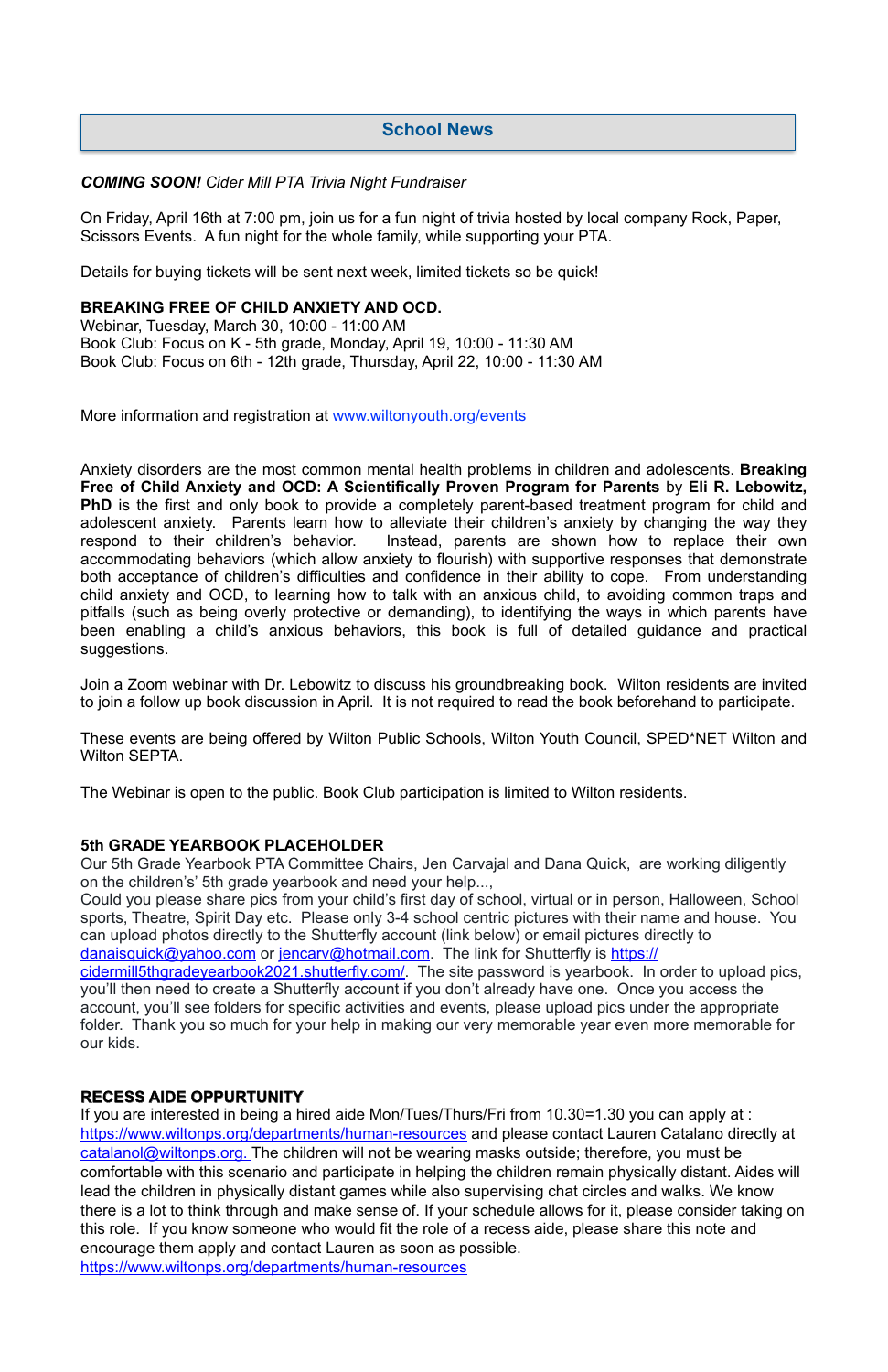## **WILTON PUBLIC SCHOOLS ~ OPEN POSITIONS**

The Wilton Public Schools "For a Better World" are seeking recent college graduates, college students, retirees, career-changers, and those interested in giving back to their community to join a dynamic, engaging, and inspirational team of staff and students. A number of flexible positions are available, including substitutes, lunch-recess monitors, certified teachers, long-term substitutes, and paraprofessionals. Help shape the lives of our future leaders! To learn more and/or apply, please visit our website at: <https://www.wiltonps.org/departments/human-resources> or contact Human Resources Coordinator Erika Cross at [crosse@wiltonps.org.](mailto:crosse@wiltonps.org)

#### **IMPROVE YOUR ACADEMICS!**

All Cider Mill students can receive tutoring at no cost. All tutors are Wilton High School students. Please fill out this form if you need help in any subject: [https://docs.google.com/forms/d/e/](https://docs.google.com/forms/d/e/1FAIpQLSfBFFyrppvQ7z7wMCub3j3oQGmwM7m0DVbgqRvBB0cVloK6xQ/viewform) [1FAIpQLSfBFFyrppvQ7z7wMCub3j3oQGmwM7m0DVbgqRvBB0cVloK6xQ/viewform](https://docs.google.com/forms/d/e/1FAIpQLSfBFFyrppvQ7z7wMCub3j3oQGmwM7m0DVbgqRvBB0cVloK6xQ/viewform)

For more information, please visit <https://youracademics.org/>

To participate: Visit<http://www.stopandshop.com/aplus> and scroll down to the center of the page to select REGISTER YOUR CARD from the red box on the right marked FOR CUSTOMERS To earn points:

#### **FIND US ON FACEBOOK**

The PTA has a group on Facebook called Cider Mill Parent Community. It is a place where the PTA can communicate to parents, and also where parents can communicate with one another. Please check it out by clicking here: [Cider Mill Parent Community.](https://www.facebook.com/groups/1168962513117647/)

#### **STOP AND SHOP REWARDS PROGRAM**

CIDER MILL SCHOOL (ID#: 40341) has the opportunity to participate and earn CASH from A+ School Rewards, a great fundraising program run through our local Stop & Shop!

**•** Use your registered Stop & Shop Card each time you shop at Stop & Shop, and you will earn CASH for our school. You can track the number of points you are earning for our school by checking your grocery receipt.

• At the end of each month, your points are calculated and converted to CASH rewards for our school. These CASH rewards are updated monthly on the Giant A+ website beginning in November.

• After the last day of the 2019-2020 program, these same conversions are performed and the final school account total is posted.

• Our school will receive one CASH awards check at the end of the program and can use this cash for any of our educational needs.

## **BOX TOPS HAVE GONE DIGITAL!**

No more clipping Box Tops! Traditional Box Tops clips are being phased out of production. The NEW and improved Box Tops mobile app uses state-of-the-art technology to scan your store receipt, find participating products and instantly add Box Tops to our school's earnings online. **3 easy steps...** 

- 1. Download the "Box Top\$ for Education" app on your phone.
- 2. Sign up using your email or Google or Facebook account.
- 3. Simply snap a photo of your receipt within 14 days of purchase.

Have a question? Please reach out to Allison Norful via email: [anorful@gmail.com](mailto:anorful@gmail.com)

**ZERO WASTE SCHOOLS** 

## **Ongoing School News**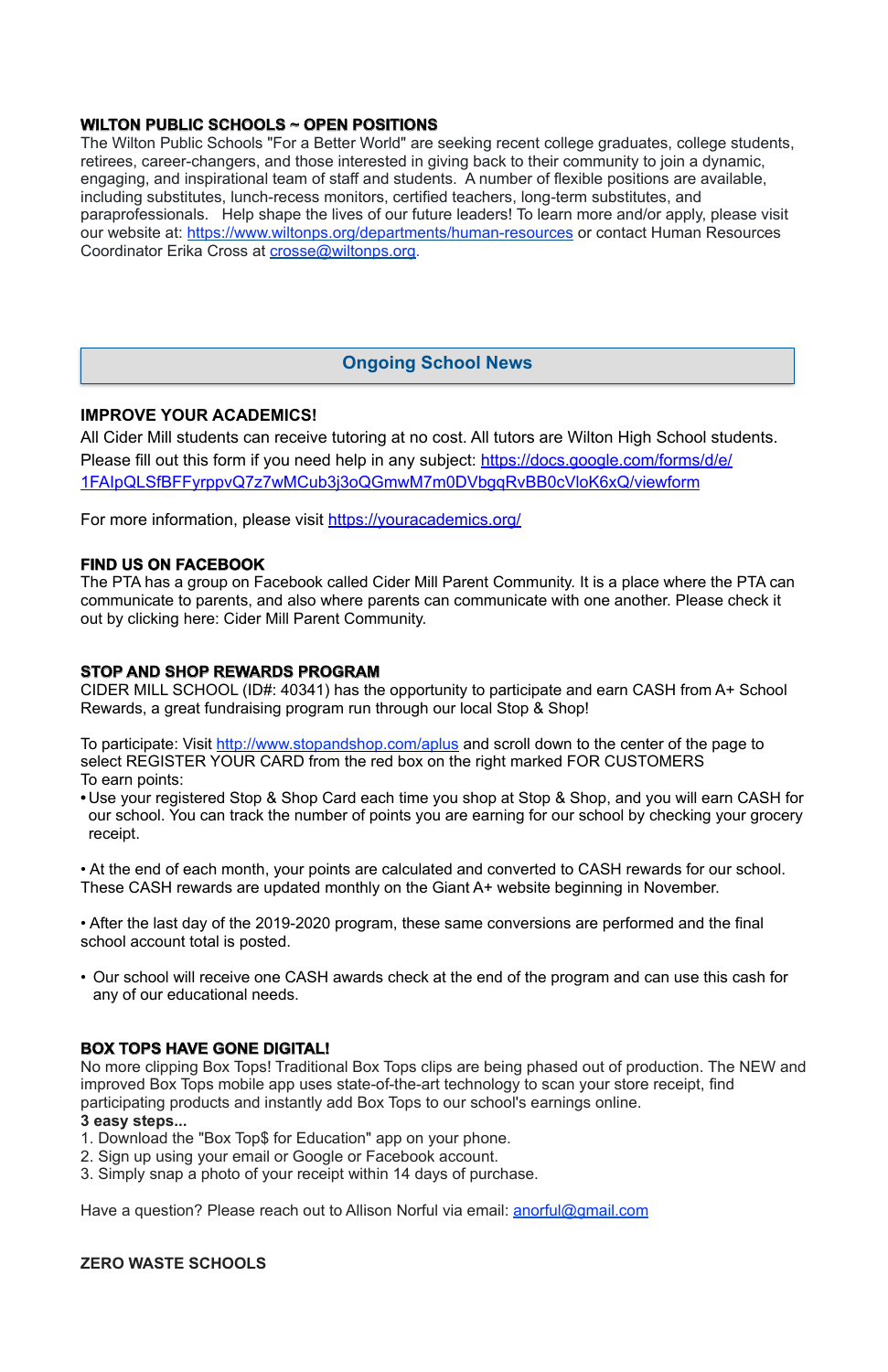With the start of school, we'd also like to send a Zero Waste quick refresher for all, it's YES to using reusable containers, bags, silverware, and ice packs; purchasing bulk snacks to sort into reusable containers, packing realistic portions and taking home uneaten food (or compost!) It's AVOID disposable paper or plastic bags; Individually-packaged snacks; non-reusable food wrap; disposable ice packs, utensils, or drink containers (juice boxes or pouches); and plastic straws.

#### **Wilton Youth Field Hockey**

Wilton Youth Field Hockey is excited to announce our upcoming Spring Clinics for new and experienced players in grades K-8. Clinics will take place on Sunday evenings beginning April 11 from 5-6pm for grades K-4 and 6-7:30pm for grades 5-8. For full details and to register please visit [http://www.wyfh.net/](http://www.wyfh.net/Page.asp?n=65547&org=wyfh.net) [Page.asp?n=65547&org=wyfh.net](http://www.wyfh.net/Page.asp?n=65547&org=wyfh.net) 

We believe strongly in a healthy and welcoming community and competitive soccer program that provides opportunities for everyone, from kids just starting out no matter their age, to more experienced players. WSA's mission is to positively contribute to the growth of children and our community by reinforcing values such as sportsmanship, teamwork, integrity and respect for others through a range of fun and high quality soccer experiences. WSA is non-profit 501(c)(3) organization and part of the Wilton community for 40+ years. #onetownoneteam

Registration:<https://www.wiltonsoccer.com/Default.aspx?tabid=744259> Questions: [info@wiltonsoccer.info](mailto:info@wiltonsoccer.info)

#### **Wilton Soccer Association (WSA) ~ Spring Opportunities 2021 - Registration is Open Intramural, Travel/DevelopmentTravel, TOPSoccer, Junior Ref, Volunteers**

Join us to find out more: Two ways to Join here! Mobile Arq to join all PTA's and Paypal link to join SEPTA only<https://www.wiltonsepta.org/projecto-5>

Information: [LINK](https://docs.google.com/presentation/d/e/2PACX-1vRkkfbPrlARLg5fN6hLplxTqgUlD9FqUVQlC4Yqwf95e1WC0xqEqJkeWrtHsWyTHva45e0jRWfs8nwN/pub?start=false&loop=false&delayms=15000&slide=id.g559324ff2bb166ab_1) 

#### **Lend a helping hand to The Turnover Shop!**

Did you know that our most generous donor is a local nonprofit - The Turnover Shop?

They have provided long-standing support for our PTA's and other local organizations. Operating costs have increased during covid and they were shut down for several months. They need our help more than ever. **Please help those that helped us!** 

**Volunteer:** Regular commitment of one or two WEEKDAY am (10-1) or afternoon (1-4) shifts a month (Ex. Third Friday a, of every month).

**Donate:** Items and Clothing.

**Shop:** Its hidden treasures.

**Spread the word:** About this fabulous wilton treasure!

#### **WILTON SEPTA ( SPECIAL EDUCATION PTA)**

Join us! Support our families, students and staff! Open positions for next year include President, Secretary and Committee Chairs!

We are excited to present new programs coming early this Spring 2021: (details to follow) For students:

Sensory Integration Art Experience Classes, free for SEPTA member families

Social Hangouts, Cooperative Play Groups, Facilitated by trained BCBA's from the Hangout Spot,

free for SEPTA member families

April's Diversity and Inclusion Awareness Month Committee needs Volunteers!

#### **NAMI-CAN WILTON**

The COVID pandemic has caused unprecedented stress in our society and many children's behaviors have been triggered as a result. What was manageable pre-Covid is now out of control. Find support for you, as you support your child who is struggling. The National Alliance on Mental Illness (NAMI) Child and Adolescent Network (CAN) is a Support Group for parents of children with behavioral, emotional and mental health issues. The meeting is free, confidential, safe and led by trained volunteer facilitators who themselves have had personal experiences raising children with these concerns. Our meetings are a

## **Community News**